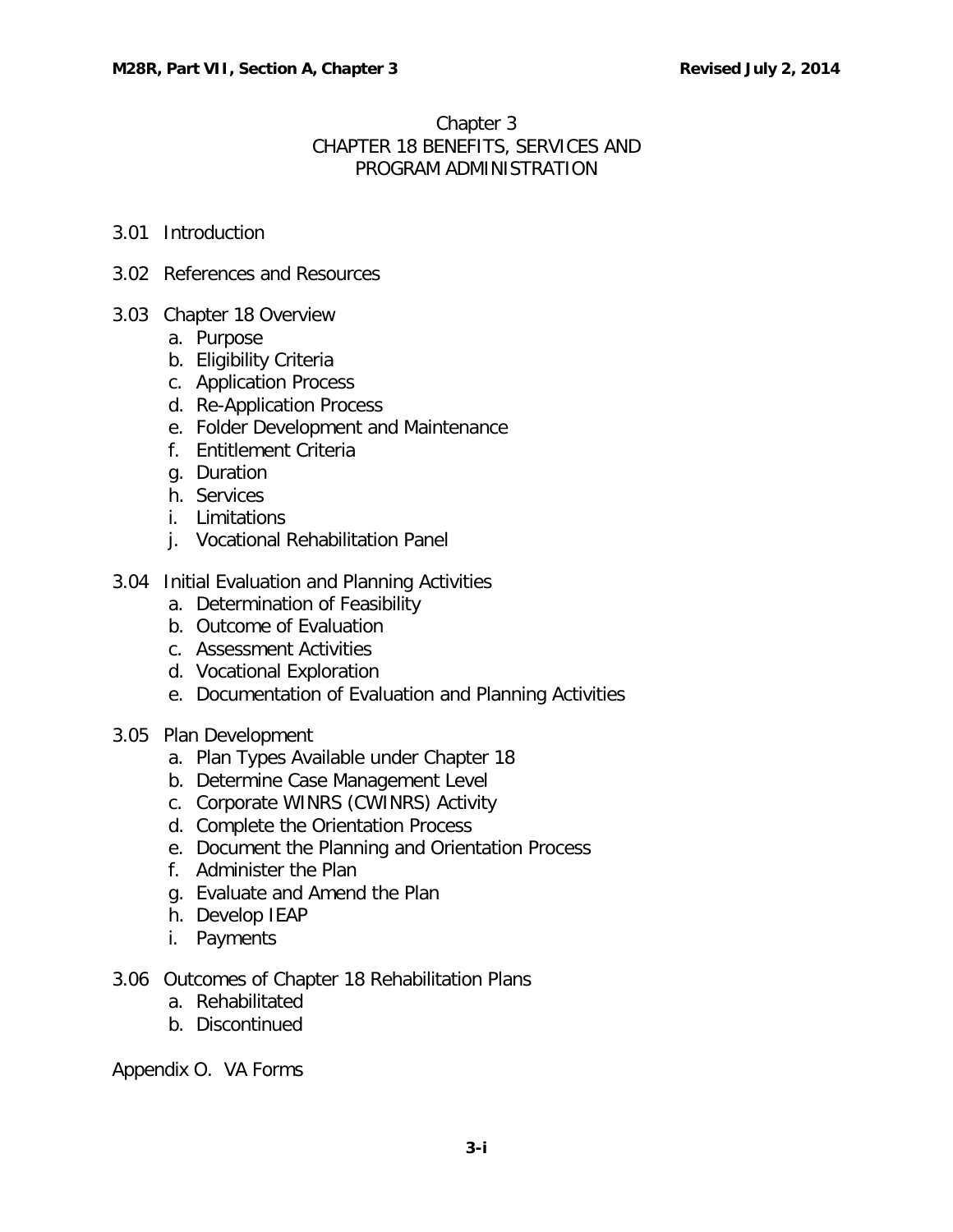### Chapter 3 CHAPTER 18 BENEFITS, SERVICES AND PROGRAM ADMINISTRATION

### <span id="page-1-0"></span>3.01 Introduction

Under Chapter 18, the Department of Veteran Affairs (VA) Vocational Rehabilitation and Employment (VR&E) program provides services to children of Vietnam Veterans born with spina bifida, except for spina bifida occulta; children of female Vietnam Veterans born with certain birth defects that are associated with the service of those Veterans in the Republic of Vietnam that resulted in a permanent physical, cognitive or psychological disorder; or children born with spina bifida to Veterans exposed to herbicides who served in or near the Demilitarized Zone (DMZ) in Korea. This chapter contains procedural guidance, as well as statutory and regulatory provisions governing the delivery of Chapter 18 benefits and services.

It is important to note that the procedures used to implement Chapter 18 services, benefits and program administration are comparable to the procedures used in Chapter 31, unless noted in this chapter. Additionally, the program workflow, processes, and case status movement options in Corporate WINRS (CWINRS) for Chapter 18 are comparable to Chapter 31. See M28R.III.A.1 for a complete description of program workflow processes and case status movement procedures.

- <span id="page-1-1"></span>3.02 References and Resources
	- Laws: 38 United States Code (U.S.C.) 1804 38 U.S.C. 1814 38 U.S.C. 3117 Regulations: 38 Code of Federal Regulations (CFR) 21.122 - 21.134 38 CFR 21.154 38 CFR 21.283 38 CFR 21.370 38 CFR 21.372 38 CFR 21.376 38 CFR 21.8010-21.8410 VA Forms (VAF): VAF 21-0304, Application for Benefits for Certain Children
		- with Disabilities Born of Vietnam and Certain Korea Service Veterans VAF 28-0957, Vocational Rehabilitation Guidelines and Debt **Prevention**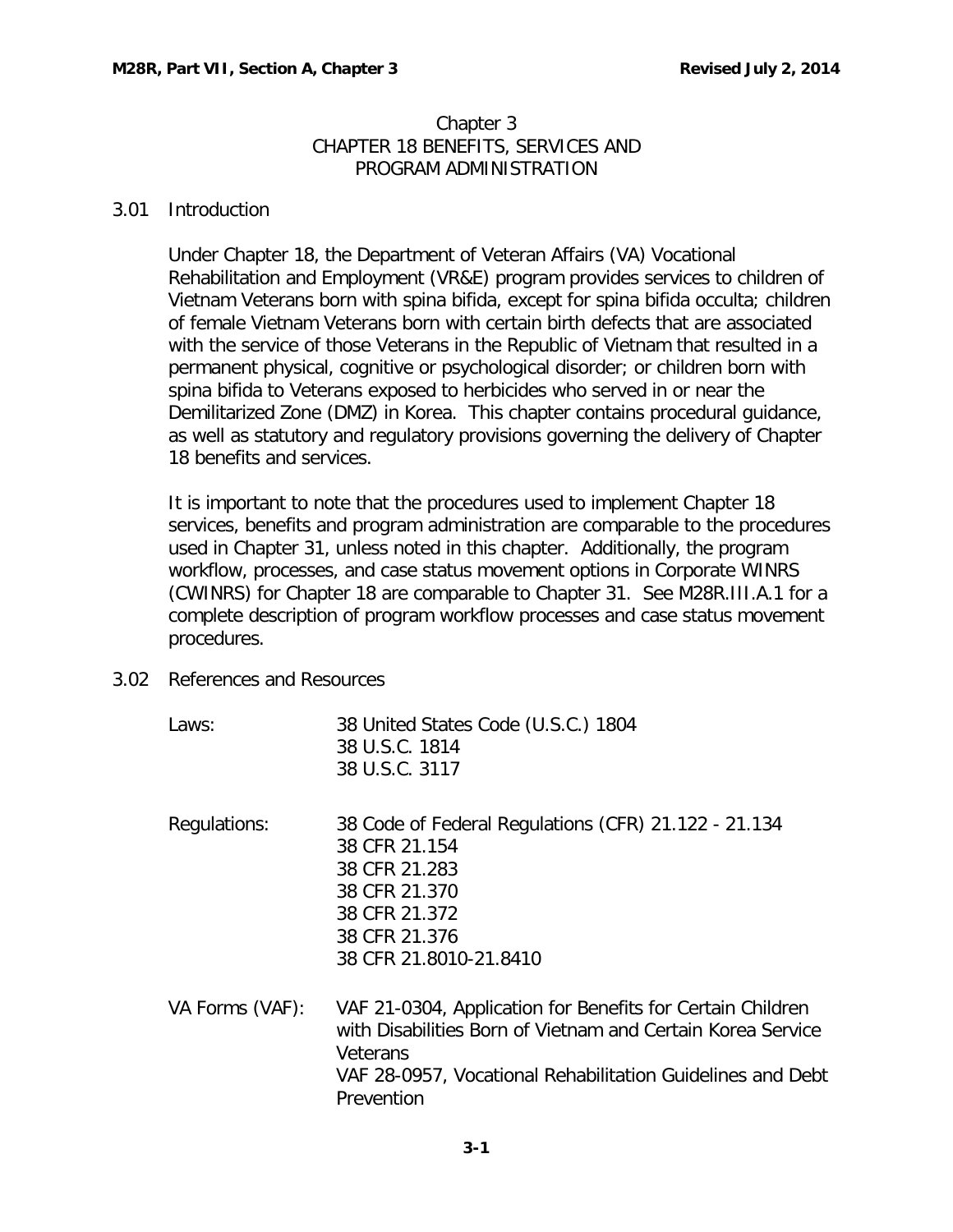VAF 28-1902b, Counseling Record – Narrative Report VAF 28-1902n, Counseling Record – Narrative Report (Supplemental) VAF 119, Report of Contact

### <span id="page-2-1"></span><span id="page-2-0"></span>3.03 Chapter 18 Overview

a. Purpose

Chapter 18 vocational training, rehabilitation services and employment assistance are provided to enable the eligible individual to achieve a vocational goal and reach the level of employability needed for entry into employment in a suitable occupation.

<span id="page-2-2"></span>b. Eligibility Criteria

Individuals eligible to apply for VR&E services under Chapter 18, as defined by 38 CFR 21.8010, includes:

- 1. Biological children of Vietnam Veterans diagnosed with spina bifida, including all forms of spina bifida except spina bifida occulta.
- 2. Children of women Vietnam Veterans born with certain birth defects that are associated with the service of those Veterans in the Republic of Vietnam that result in a permanent physical, cognitive or psychological disorder, and do not result from a familial disorder, a birth-related injury or a fetal or neonatal infirmity with well-established causes.
- 3. Children born with spina bifida to Veterans exposed to herbicides who served in or near the DMZ in Korea between September 1, 1967 and August 31, 1971.
- <span id="page-2-3"></span>c. Application Process

To apply for Chapter 18 services, the individual must complete VAF 21-0304, Application for Benefits for Certain Children with Disabilities Born of Vietnam and Certain Korea Service Veterans, and forward to the Denver Regional Office (RO). See Appendix O, VA Forms, for information on how to access this form, as well as all forms referenced in this chapter.

The Denver RO receives and processes Chapter 18 applications, verifies the individual's monthly monetary allowance, and forwards the application to the VR&E Division of jurisdiction.

<span id="page-2-4"></span>d. Re-Application Process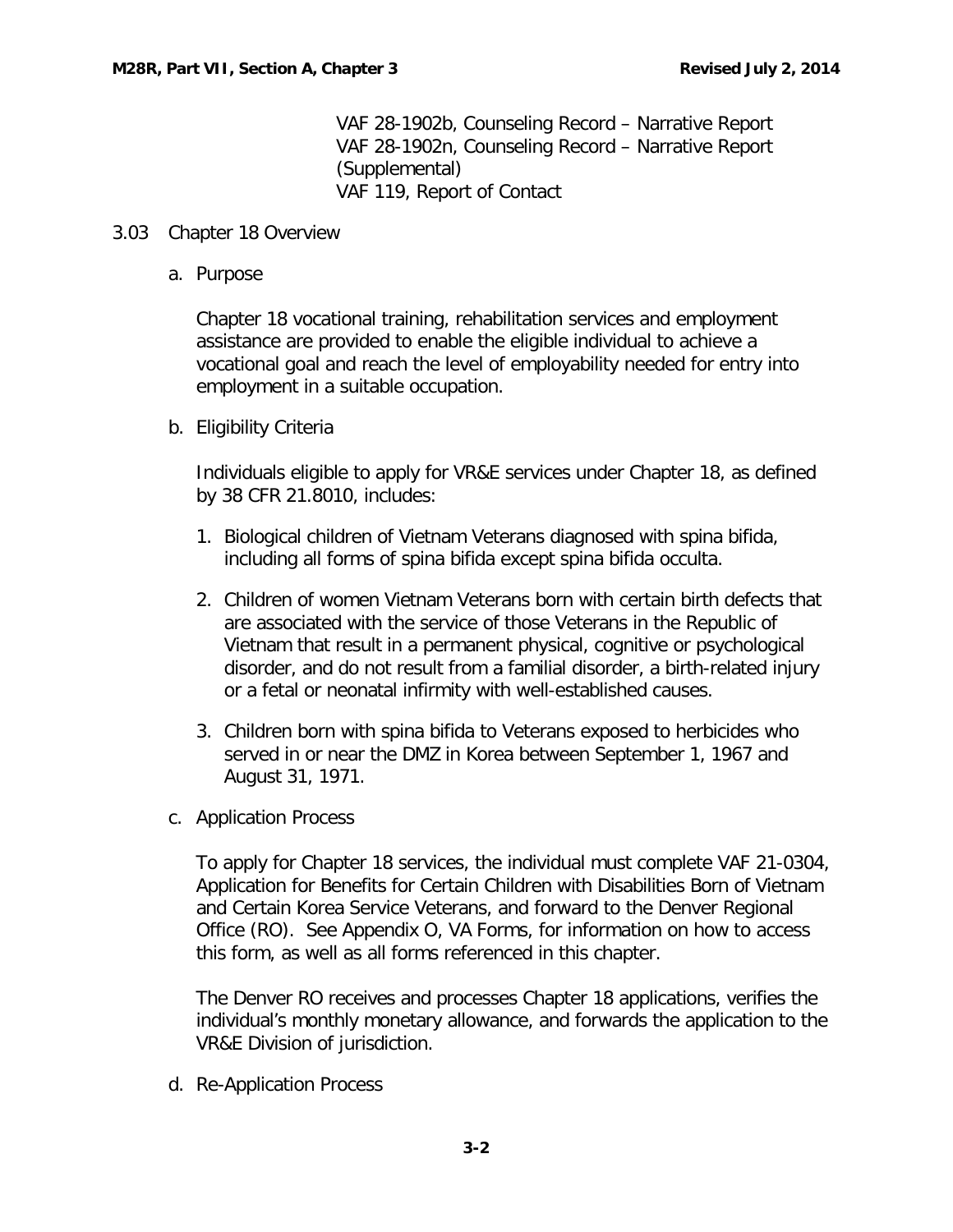If the individual is reapplying for Chapter 18 services following a rehabilitation determination, the VRC must determine if the rehabilitation determination can be set aside and a new program of services provided. 38 CFR 21.8284 provides the regulatory guidance on this process. VA may provide an additional period of training or services to an individual who has completed training and been suitably employed under Chapter 18 if the individual is eligible, has remaining entitlement, and meets one of the following criteria:

- 1. The individual's disability condition has worsened to the extent that he/she can no longer perform the duties of the occupation previously identified under Chapter 18.
- 2. The occupation that was the previous goal under Chapter 18 is now unsuitable.
- 3. The previous Chapter 18 training program and services are now inadequate to make the individual employable in the occupation which he/she sought to achieve.
- 4. The previous vocation goal was not reasonable.
- 5. Technological change now prohibits the individual from performing the duties of, or securing employment in, the previous occupation, or a related occupation.

The documentation and approval process for overturning the previous rehabilitation determination is comparable to Chapter 31.

See M28R.III.A.1 for procedural guidance on this issue.

<span id="page-3-0"></span>e. Folder Development and Maintenance

The Counseling/Evaluation/Rehabilitation (CER) folder must be identified along the upper left trailing edge with the eligible individual's name and file number. Each CER folder must have a single strip of green self-adhesive tape, or a green stripe made by marking the folder with a single green stripe at least ¼ inch wide using a felt-tip marker, placed immediately to the left of the qualified individual's name to denote it as a Chapter 18 CER folder.

Maintenance, to include filing procedures, handling, storage and destruction, of Chapter 18 CER folders is comparable to the maintenance of a Chapter 31 CER folder.

See M28R.II.A.2 for detailed procedures on these processes.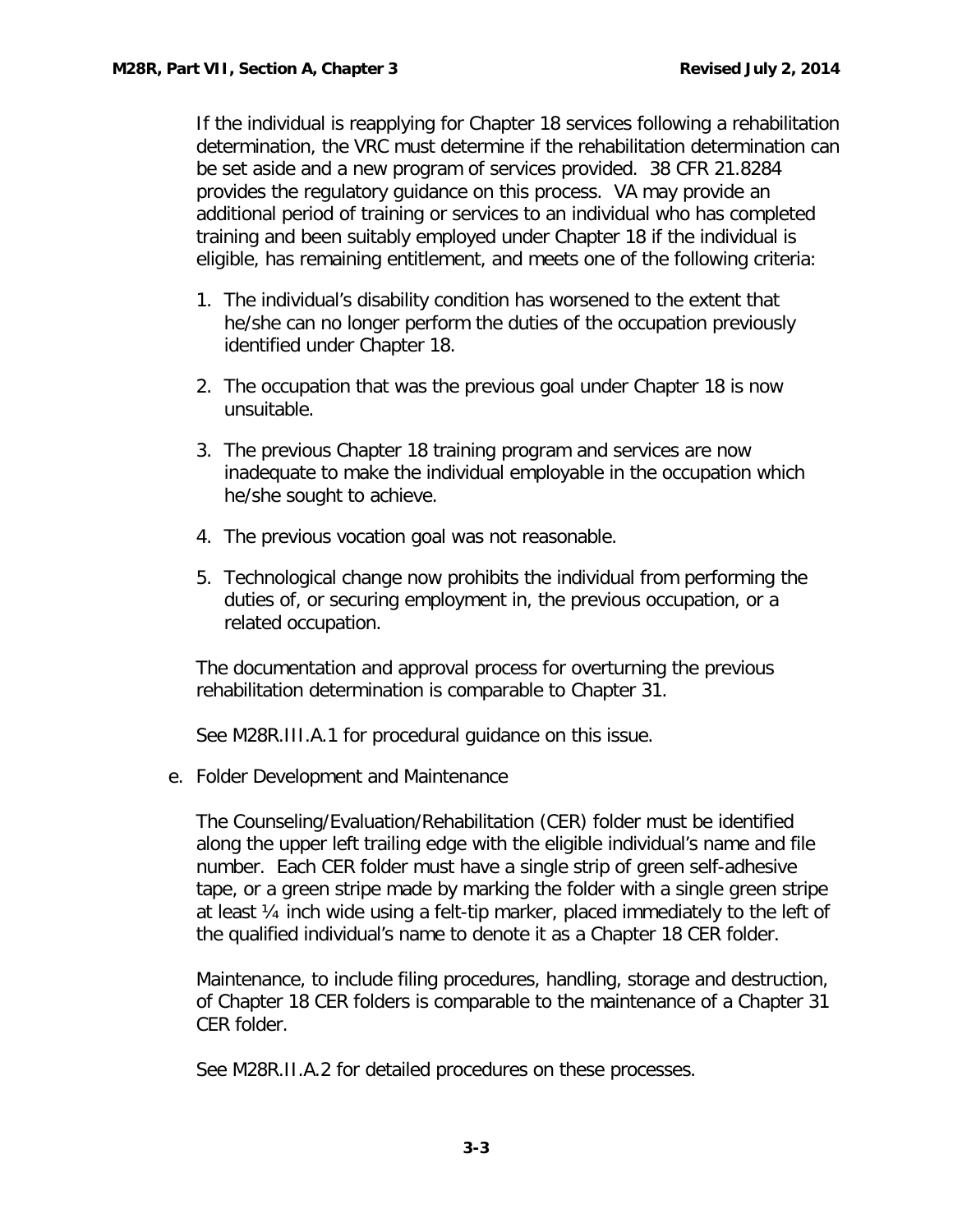<span id="page-4-0"></span>f. Duration

The duration of a vocational training program may not exceed 24 months of full-time training, services and assistance, or the part-time equivalent. However, per 38 CFR 21.8072, the VRC may extent this period up to an additional 24 months if all of the following criteria are met:

- The VRC determines that additional training, services and/or assistance is needed to achieve the vocational goal.
- The individual has completed more than half of the planned training and is making satisfactory progress.
- The individual is making satisfactory progress.

It is important to note that the individual may not exceed 48 total months of benefits under Chapter 18, or a combined 48 months under more than one VA program, as outlined in 38 CFR 20.8016.

<span id="page-4-1"></span>g. Services

The services available to an eligible participant of this chapter are comparable to the services provided under Chapter 31, to include the following:

1. Services to Improve Vocational Potential

Services to improve vocational potential may be provided during an initial or extended evaluation, or during the pursuit of a vocational training program. The services may include diagnostic services and medical treatment; personal and work adjustment training; vocationally oriented independent living services; training in adaptive techniques and use of adaptive equipment; orientation, adjustment, mobility and related services; and other services to assist functioning in the proposed training or work environment. These services may not exceed nine months of fulltime training, or the part-time equivalent.

For more information on these services, see 38 CFR 21.8140.

2. Vocationally Oriented Training

Training provided under Chapter 18 must be vocationally oriented. Tuition, fees, books, equipment, supplies, and handling charges related to the cost of training are payable by VA when part of the rehabilitation plan. VA may authorize all forms of training programs, as identified in 38 CFR 21.122 through 21.132.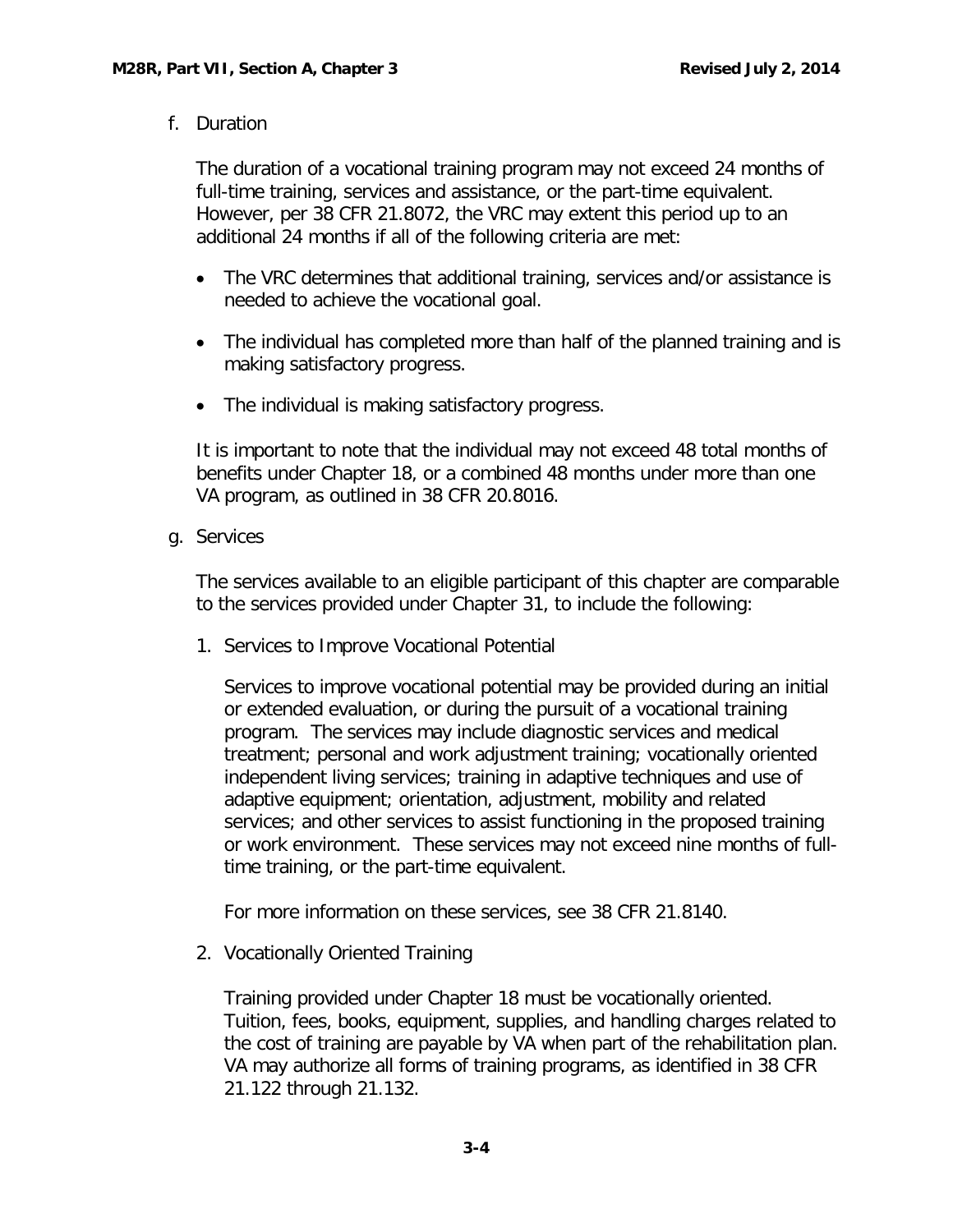It is important to note that the procedures in place under Chapter 31 for approval of high cost facilities apply to Chapter 18.

See M28R.IV.C.1 for cost approval levels.

3. Employment Assistance

VA may provide the full range of employment assistance, to include vocational, psychological, employment and personal adjustment counseling services, designed to assist the individual obtain and maintain suitable employment. These services include post-placement services to ensure that the individual is adjusting appropriately to the occupation.

4. Vocationally Oriented Independent Living Services

VA may include services designed to increase the individual's independence as part of the rehabilitation plan, but only if those services are indispensable to the achievement of the vocational goal and do not constitute a significant portion of the services provided in the plan.

5. Transportation Assistance

Allowable transportation assistance is comparable to the services provided under Chapter 31, and includes the following:

- Transportation for evaluation and counseling under 38 CFR 21.376
- Intraregional travel, as indicated in 38 CFR 21.370
- Interregional travel, as indicated in 38 CFR 21.372
- Special transportation allowance under 38 CFR 21.154

Chapter 18 also allows for reimbursement of commuting costs to and from training and for the first three months of employment services. This benefit is not payable if the individual is gainfully employed, eligible for reimbursement under program, or can commute with friends, family, or others.

6. Counseling Services

Counseling services, comparable to those provided under Chapter 31, are provided for each individual receiving Chapter 18 services. These services can be provided by a VRC or a contracted counselor. These services are designed to ensure the individual meets his/her vocational goal.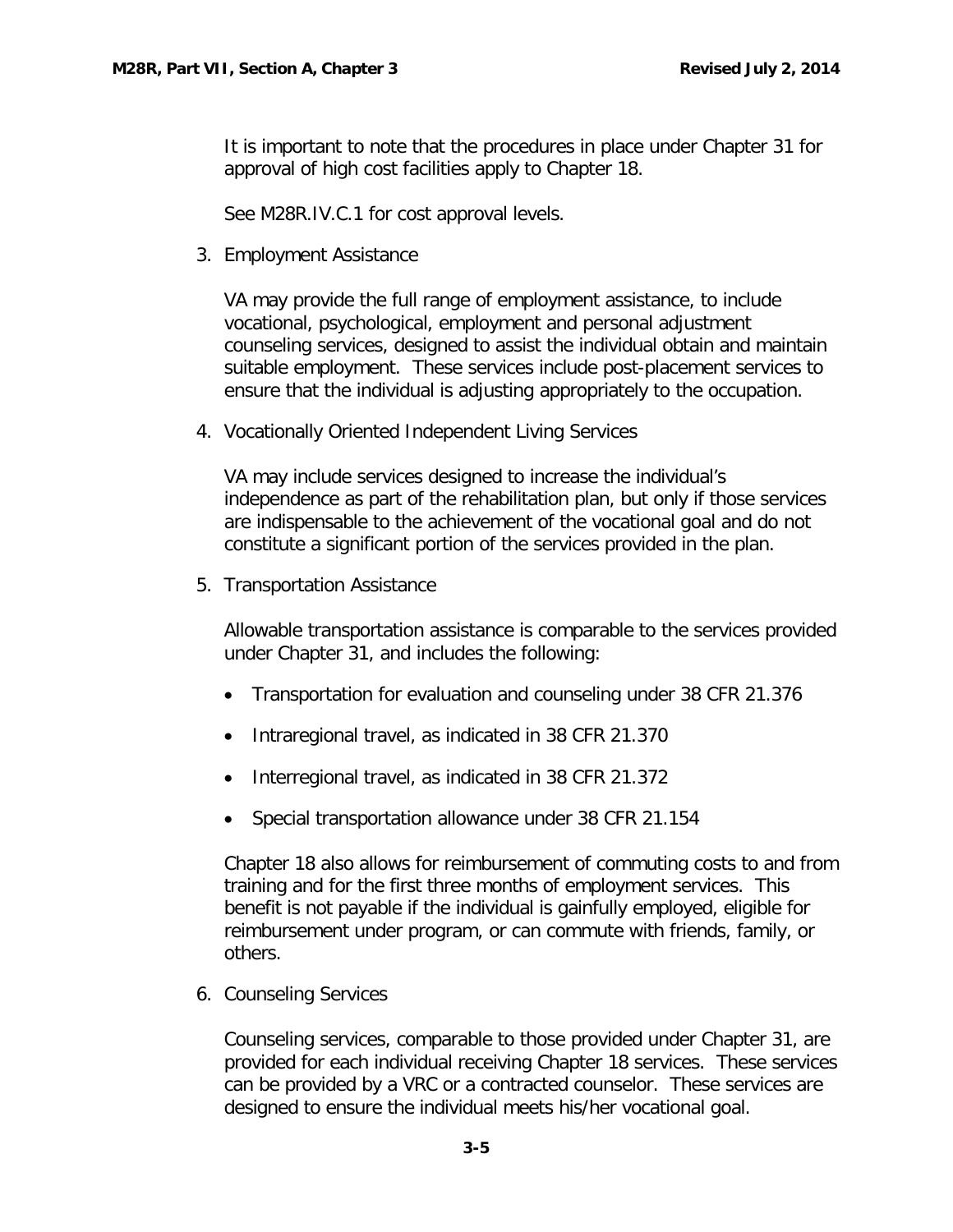- <span id="page-6-0"></span>h. Limitations
	- 1. Services and Benefits

Per 38 CFR 21.8050, the following services and benefits are prohibited under Chapter 18:

- Subsistence allowance
- Revolving fund loan
- Automobile adaptive equipment
- Employment adjustment allowance
- Room and board, except for a period of up to 30 days in a special rehabilitation facility for purposes of an extended evaluation or to improve and enhance vocational potential
- Program consisting solely of independent living services
- 2. Training

The following training programs are prohibited:

- Training in a program of education that is not predominantly vocational in content
- Any two year program that does not lead directly to employment
- First two years of a baccalaureate program, unless resources are identified on how the last two years will be completed
- Last two years of a baccalaureate program that does not lead directly to employment
- Advanced degree programs, except as required for the planned vocational objective, such as a Master's degree in Social Work
- <span id="page-6-1"></span>i. Vocational Rehabilitation Panel

The Vocational Rehabilitation Panel (VRP) may provide assistance to the VRC to determine the types of services that should be provided to the eligible individual. The VRC may also use the technical and professional assistance of the VRP to consider the feasibility of achieving a vocational goal under Chapter 18.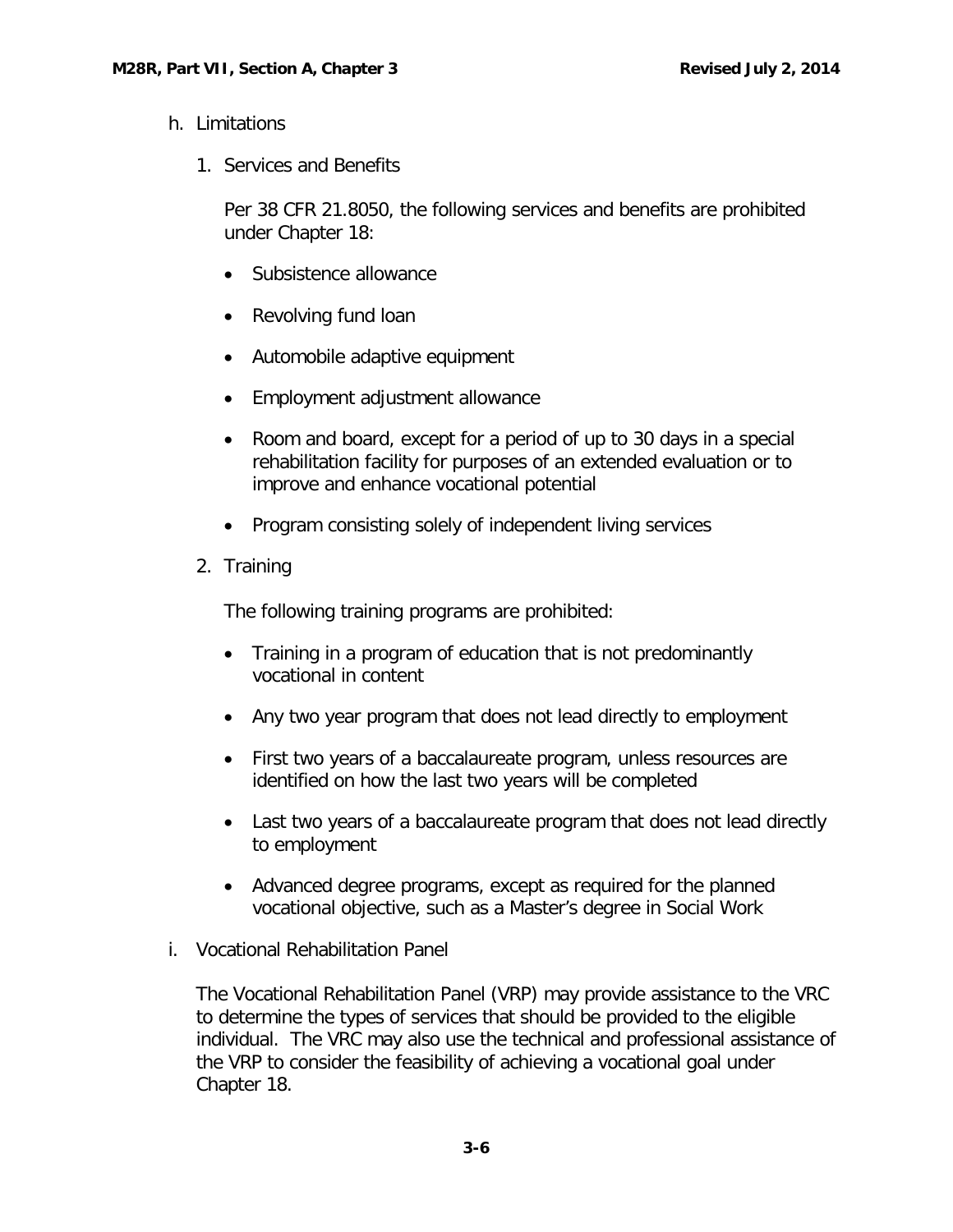For more information on the VRP, see M28R.II.A.4.

j. Benefits Delivery Network (BDN) and Corporate WINRS (CWINRS)

CWINRS is the primary reporting and tracking system used for Chapter 18 cases. There is no BDN record for these cases. As a result, VR&E must rely upon CWINRS structure to monitor Chapter 18 cases. This is especially important when tracking rehabilitation determinations since these determinations are not automatically included in reports available through BDN. As a result, VR&E Service will request data on the delivery of Chapter 18 services on a biannual basis.

See section 3.06 of this chapter for information on how to gather data in CWINRS on rehabilitation determinations.

#### <span id="page-7-0"></span>3.04 Initial Evaluation and Planning Activities

The evaluation and planning process under Chapter 18 is comparable to the evaluation and planning process under Chapter 31, as indicated below. A major difference is that it is not necessary for the VRC to make a determination regarding Employment Handicap (EH) and Serious Employment Handicap (SEH) for entitlement reasons. Entitlement is based solely on the determination of feasibility. However, the VRC must still address the presence of an EH/SEH for planning purposes. This information will ensure that the VRC, as well as the individual, have a complete understanding of the impact of the disability on the vocational goal, and ensure that those issues are addressed in the rehabilitation plan.

<span id="page-7-1"></span>For additional information on the determination of EH/SEH, see M28R.IV.B.2.

a. Determination of Feasibility

38 CFR 21.8020 states that for an individual to be entitled to receive vocational training, employment assistance and related rehabilitation services and assistance to achieve a vocational goal under Chapter 18, the VRC must determine that it is reasonably feasible for the individual to achieve a vocational goal. This process is comparable to the determination of feasibility for a participant of Chapter 31 services. It is important to note that the individual has the right to appeal the feasibility determination.

See M28R.IV.B.2 for procedural guidance on how to determine feasibility.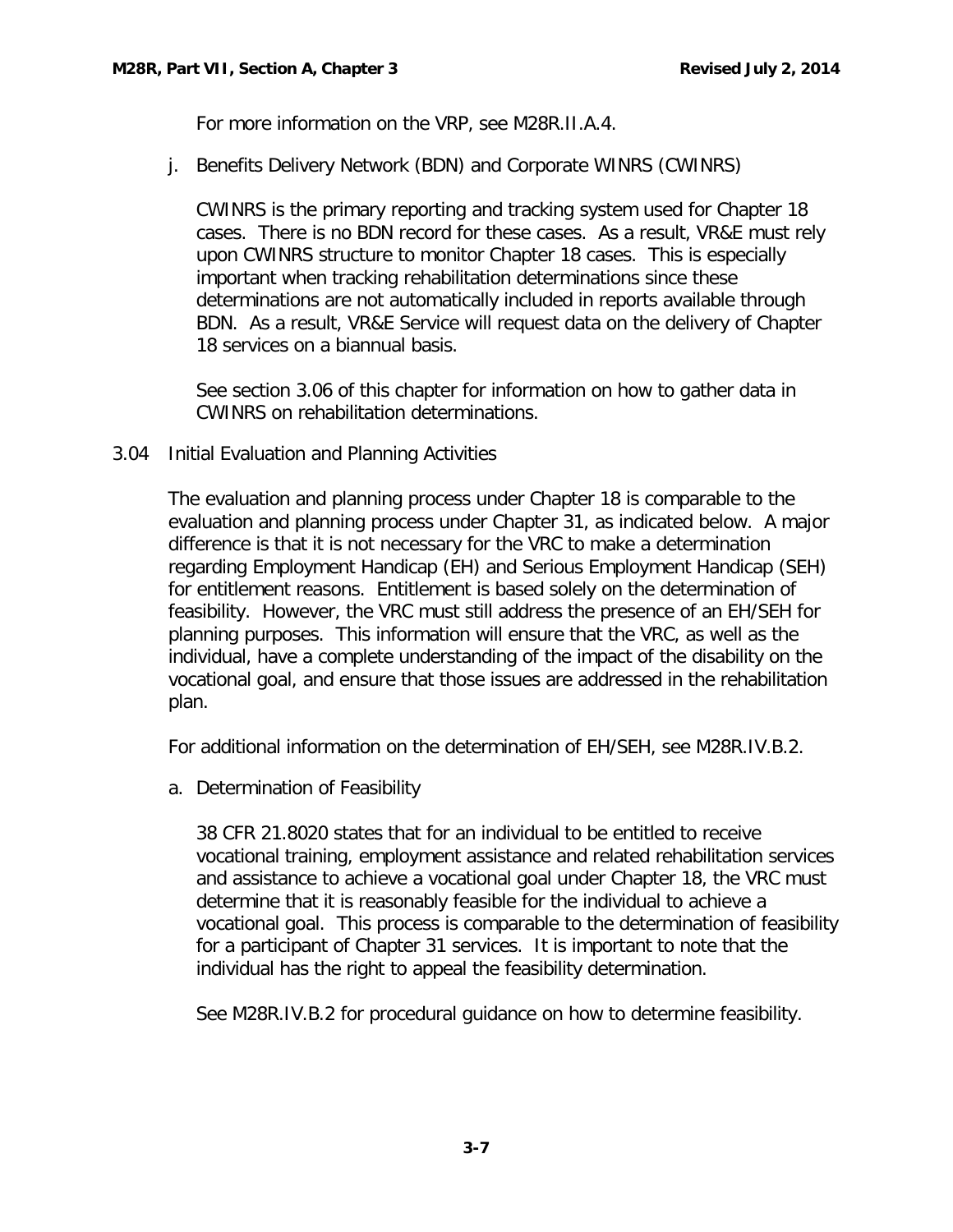- <span id="page-8-0"></span>b. Outcome of Evaluation
	- 1. Achievement of a Vocational Goal is Feasible

If the VRC determines that there is a reasonable feasibility of achieving a vocational goal, the VRC will work with the eligible individual to identify a suitable vocational goal, select a training facility if training is needed, develop a plan of services and address any concerns that may interfere with participation in the program.

2. Achievement of a Vocational Goal is in Question

If the VRC determines that the reasonable feasibility of achieving a vocational goal is questionable, the VRC will obtain additional diagnostic information necessary to make a determination and resolve all doubt in favor of the eligible individual. The VRC must work with the individual to develop a plan of services through an Individual Extended Evaluation Plan (IEEP) that will provide the data needed to determine if the achievement of a vocational goal is reasonably feasible. If a period of work adjustment services is needed to assist with this determination, 38 CFR 20.8032 limits work adjustment services to 30 days.

See M28R.IV.C.3 for procedural guidance on the development of an IEEP.

3. Achievement of a Vocational Goal is not Reasonably Feasible

If the VRC determines that it is not reasonably feasible that the individual can achieve a vocational goal, the VRC will explain this determination in person, discuss alternative resources to obtain requested services and notify applicant and the POA of the decision and the discontinuance of service in writing.

See M28R.IV.B.5 for procedural guidance on workflow and case status processes when the achievement of a vocational goal is not reasonably feasible.

<span id="page-8-1"></span>c. Assessment Activities

After the determination of feasibility and prior to plan development, the VRC must complete an assessment to identify the individual's interests, aptitudes, and abilities. The purpose of the evaluation is to identify a suitable vocational goal and identify the services needed to achieve that goal.

For in-depth information and procedures on the assessment process, see M28R.IV.B.3.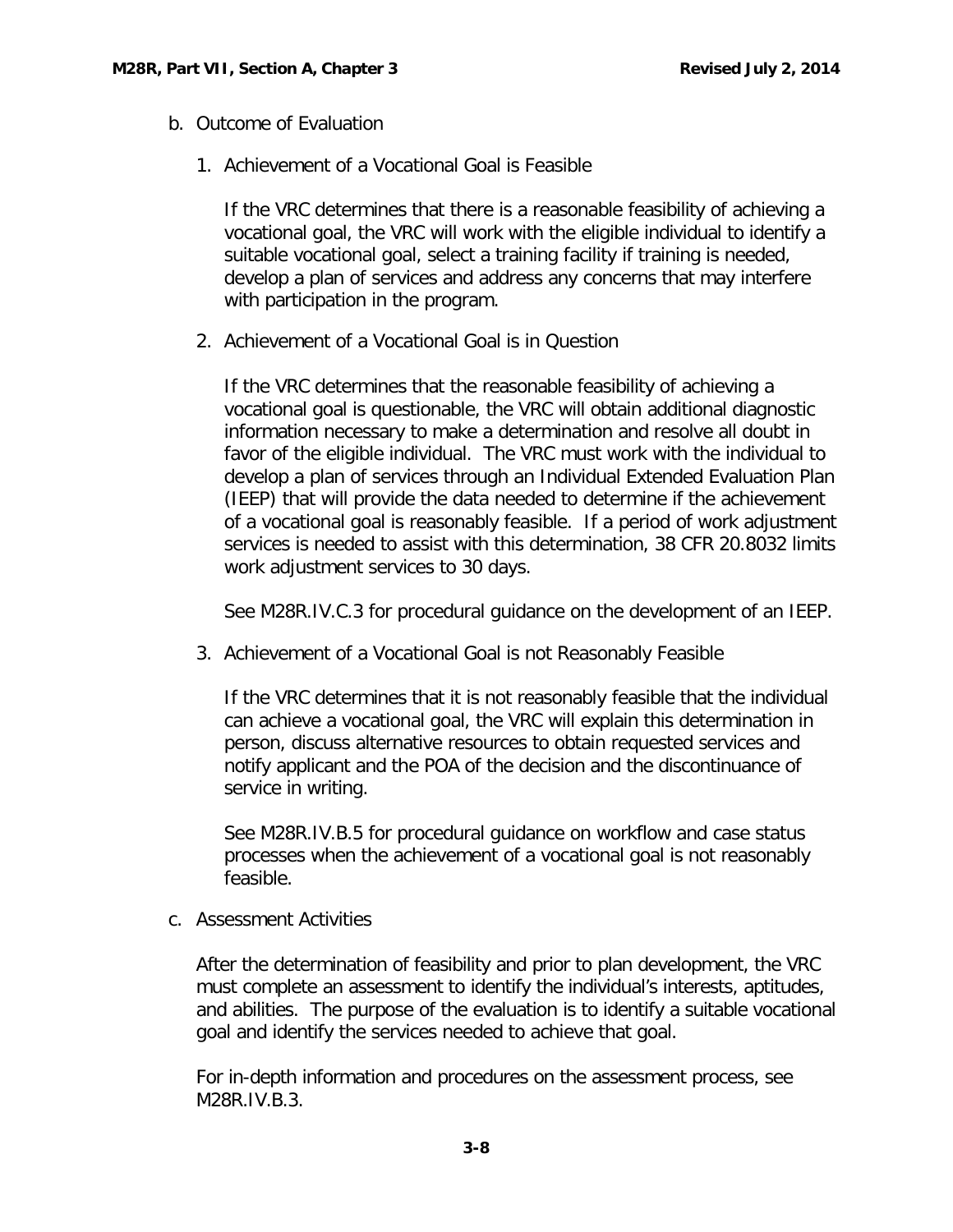<span id="page-9-0"></span>d. Vocational Exploration

The goal of vocational exploration is to assist the individual in the selection of a suitable vocational goal that is consistent with the individual's interests, aptitudes and abilities and does not aggravate his/her disability. This process is comparable to the process completed under Chapter 31.

See M28R.IV.B.4 for procedural guidance on vocational exploration.

<span id="page-9-1"></span>e. Documentation of Evaluation and Planning Activities

As in Chapter 31 cases, the VRC must document the findings of the evaluation and planning activities on VAF 28-1902b, Counseling Record – Narrative Report.

Refer to M28R.IV.B.2 for guidance on how to document these activities.

# <span id="page-9-2"></span>3.05 Plan Development

The information obtained from the completion of the evaluation and planning process is used to determine the type of rehabilitation plan that is needed for the achievement of the identified vocational goal. The VRC will develop and document the rehabilitation plan in a manner comparable to the rules, policies and procedures for the development and documentation of rehabilitation plans for Chapter 31 participants.

<span id="page-9-3"></span>a. Plan Types Available under Chapter 18

The following types of plans are available for use in Chapter 18 services:

1. Individualized Extended Evaluation Plan (IEEP)

In instances where it is not immediately clear if the achievement of a vocational goal is currently reasonably feasible, VR&E provides a period of extended evaluation. During this period, the VRC and eligible individual develop a plan of services designed to determine feasibility. It is important to note that with the strict limitation on the duration of Chapter 18 services, the VRC needs to be sure that the individual will have enough time to complete the extended evaluation period, as well as the expected time in training. As such, 38 CFR 21.8140 limits extended evaluation services to no longer than nine full-time months, or the part-time equivalent.

See M28R.IV.C.3 for procedural guidance on the development and implementation of IEEPs.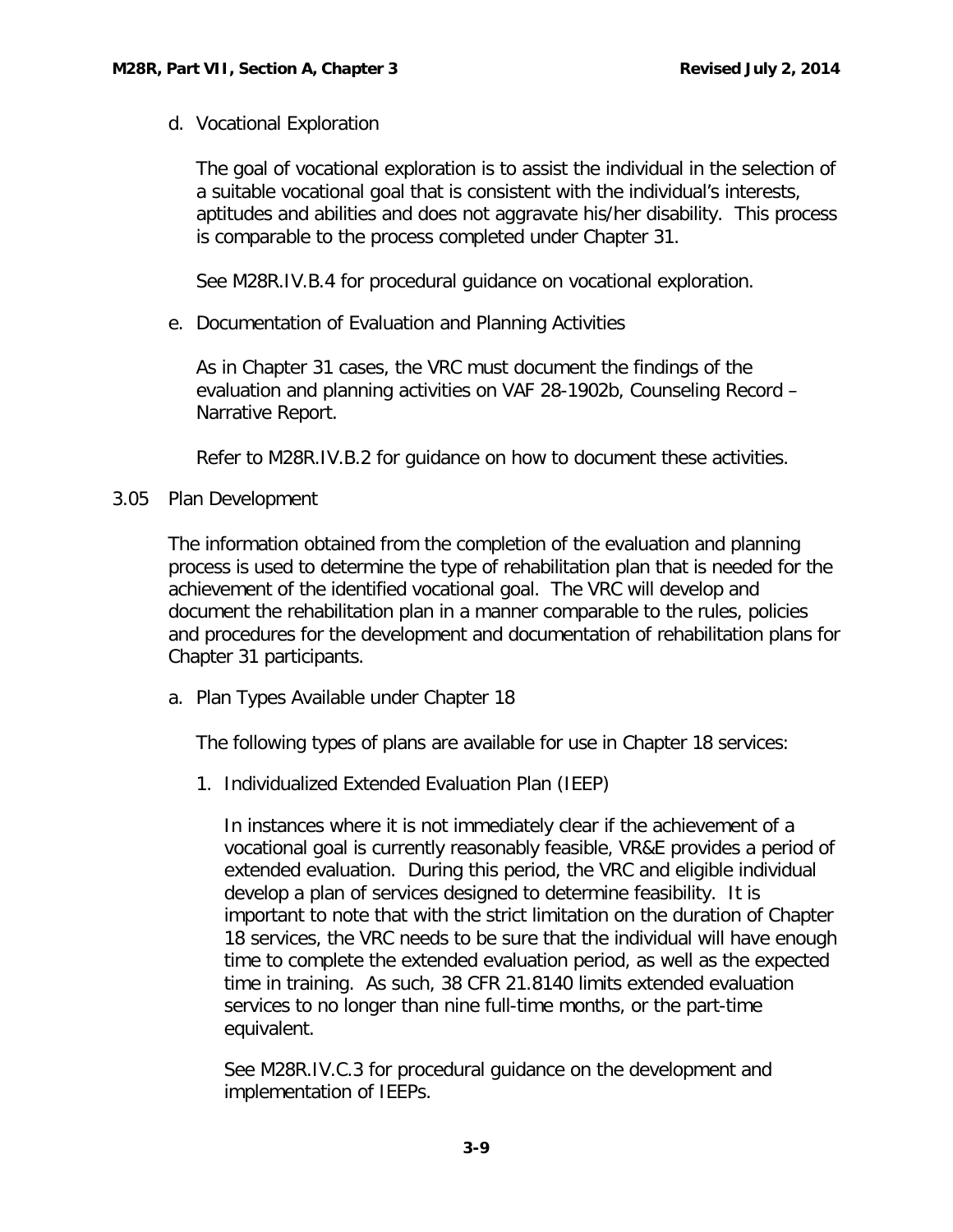2. Individualized Written Rehabilitation Plan (IWRP)

An IWRP is a roadmap used to assist the VRC, the qualified individual and the service provider(s) to work together to meet the individual's vocational goal. IWRP is a general term that includes plans of service developed for Rapid Access to Employment, Reemployment, Employment through Long-Term Services, and Self-Employment rehabilitation plans.

See M28R, Part IV, Section C, Chapters 5 – 8 for specific procedural guidance on the development of an IWRP, as indicated by the selection of track of service.

3. Individualized Employment Assistance Plan (IEAP)

The IEAP is developed following a period of rehabilitation services provided in an IWRP and a declaration of job ready. In some instances, it is possible to develop a combined IWRP/IEAP. The IEAP outlines the services designed to lead to job placement.

See M28R, Part IV, Section C, Chapters 5 – 8 for specific procedural guidance on the development of an IEAP or a combined IWRP/IEAP, as indicated by the selection of track of service.

<span id="page-10-0"></span>b. Determine Case Management Level

There are three levels of case management based on the individual's needs. For those individuals participating in Chapter 18 services, the case management level must be either 2 or 3:

1. Level 2

Level 2 indicates that the Veteran needs guidance and structure but is able to follow through and stay on track. The Veteran may be recovering from recent setbacks and/or demonstrate the following characteristics:

- Circumstances interfere with the Veteran's progress in completing the rehabilitation plan, such as personal, family, emotional, financial or medical concerns
- Requires remedial instruction to prepare for post-secondary education placement tests

Level 2 requires face-to-face case management meetings at least once per academic term or at least three times per year for non-standard academic terms. For non-academic programs, face-to-face meetings are required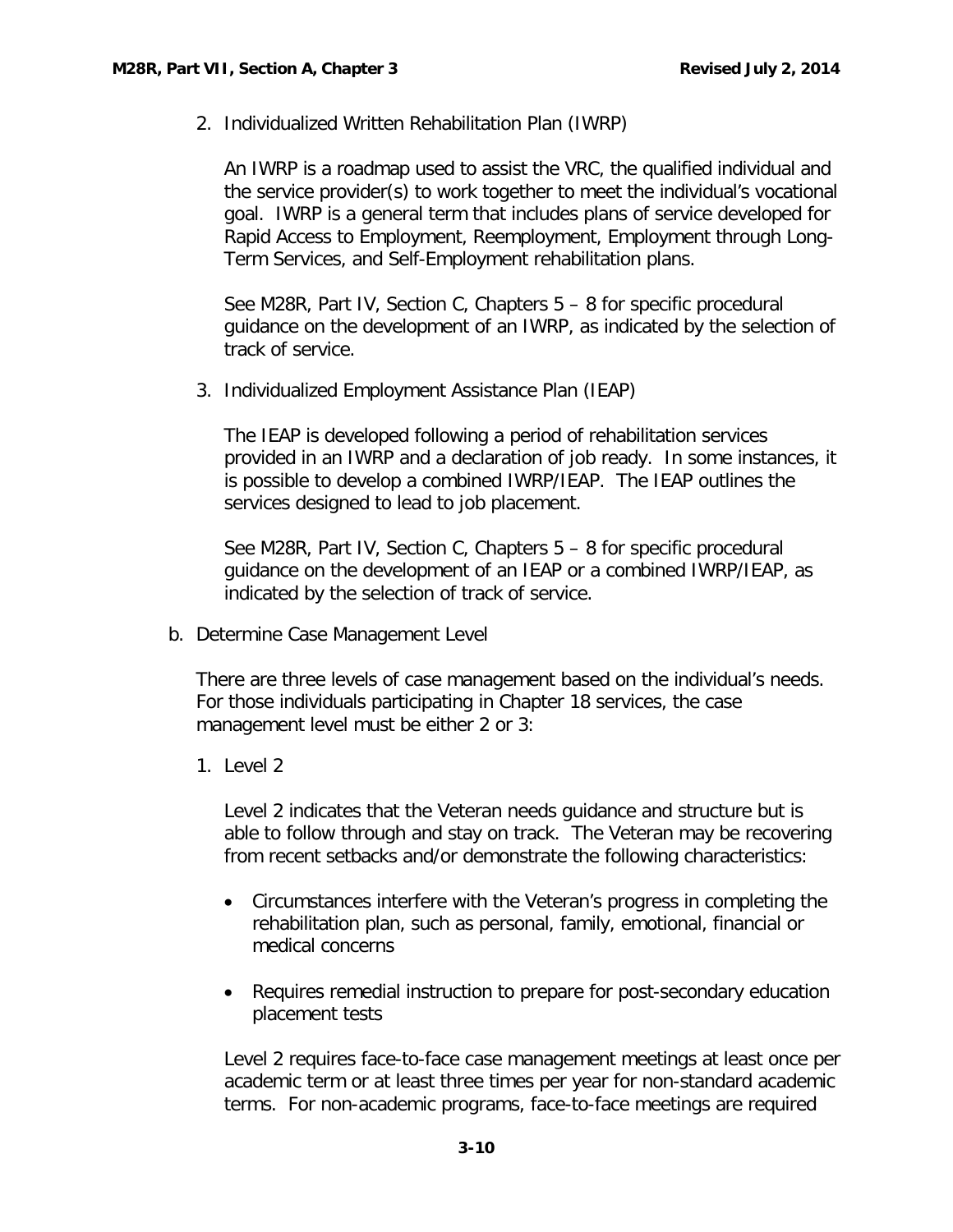once per month for the first three months, then quarterly.

2. Level 3

Level 3 indicates that the Veteran requires an intensive level of service to address multiple rehabilitation needs and will require frequent contact. Examples of circumstances that may require Level 3 case management are:

- Rehabilitation programs that include special rehabilitation facilities, Chapter 35 Special Restorative Training and/or services to address IL needs
- Chronic, inappropriate conduct and cooperation
- Behavior in violation of training establishment policies
- Severe impairments due to medical or neuropsychological condition(s)
- Substance abuse issues
- Homelessness
- Incarceration or threatened incarceration

Level 3 requires monthly, face-to-face case management visits.

<span id="page-11-0"></span>c. Corporate WINRS (CWINRS) Activity

CWINRS processes for Chapter 18 plan development is the same as for Chapter 31 plans. See M28R, Part IV, Section C for specific directions on CWINRS activity based on the track of service and type of plan.

<span id="page-11-1"></span>d. Complete the Orientation Process

The VRC must provide an orientation to ensure the individual understands the VRC's role and his/her role in the plan and to answer any questions the individual may have regarding the rehabilitation process. The rehabilitation plan and VAF 28-0957 are used to guide this orientation. The orientation emphasizes the following:

- Expectations for conduct and cooperation.
- Requirement to report changes in dependency, contact information, performance and rate of participation immediately.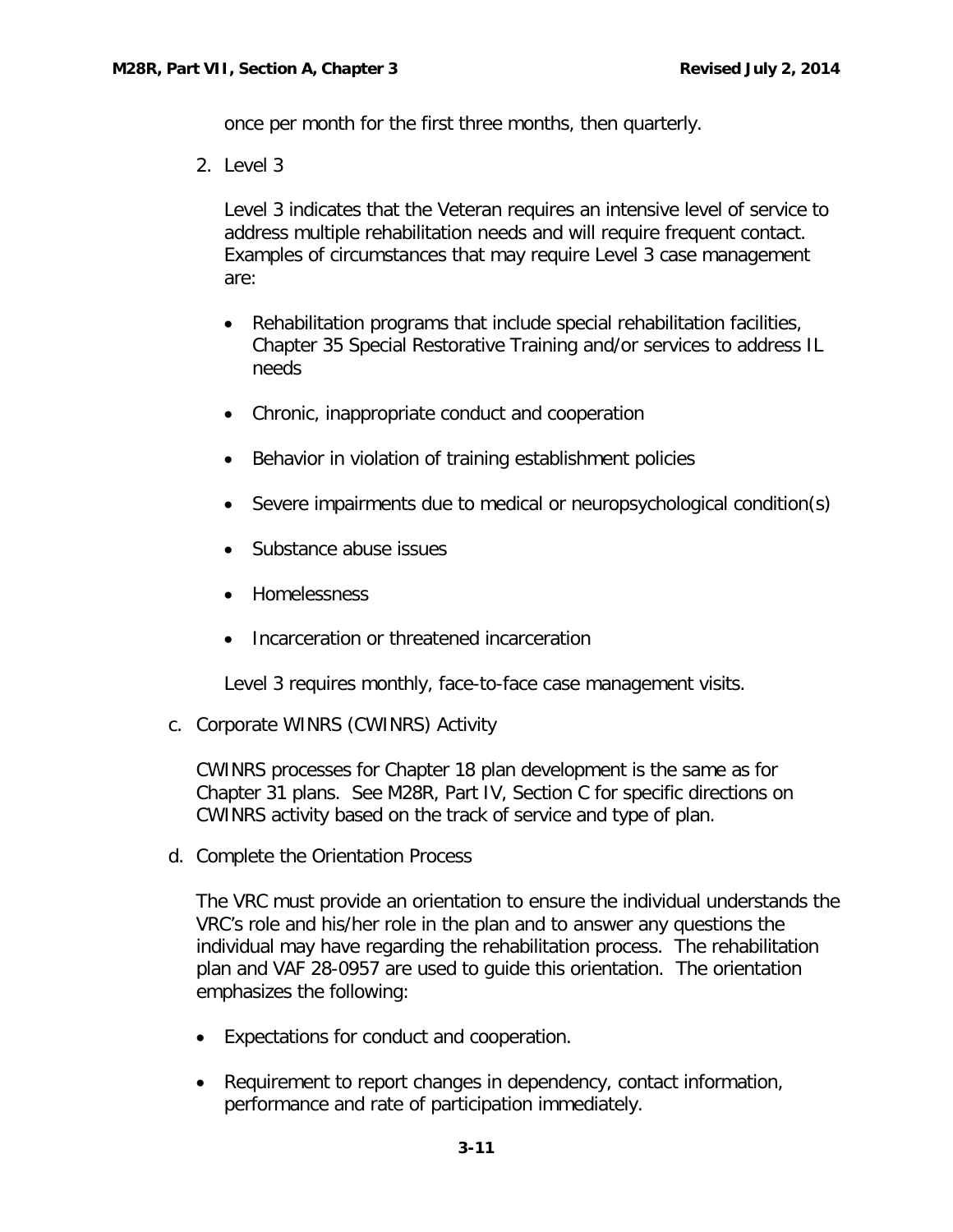• Process for obtaining supplies, medical treatment and other services outlined in the plan.

Following orientation, the VRC and the individual must sign the rehabilitation plan and VAF 28-0957. The VRC must place the original on the right side of the CER folder and provide the individual with a copy.

<span id="page-12-0"></span>e. Document the Planning and Orientation Process

The VRC must document the planning and orientation process and all decisions made during plan development. The following information must be included on either VAF 28-1902n or in a CWINRS case note:

- Vocational Exploration Activities
- Suitability of Selected Vocational Goal
- Type of Plan
- Planned Services
- Program Charges and Costs
- Level of Case Management
- Other Considerations
- <span id="page-12-1"></span>f. Administer the Plan

Once these actions are complete and services identified in the plan are implemented, the VRC enters into a case management period where the plan is administered. All case activities are documented in CWINRS notes or on VAF 119, Report of Contact.

See M28R, Part V, Section A for detailed information on plan implementation and case management activities.

<span id="page-12-2"></span>g. Evaluate and Amend the Plan

If the individual is not progressing through the plan as expected, or it becomes clear that the goals of the plan need to be reassessed, the VRC must redevelop the rehabilitation plan. Generally speaking, the plan remains in its current status during the redevelopment period. However, given the statutory limits placed on Chapter 18 services, it may be appropriate to move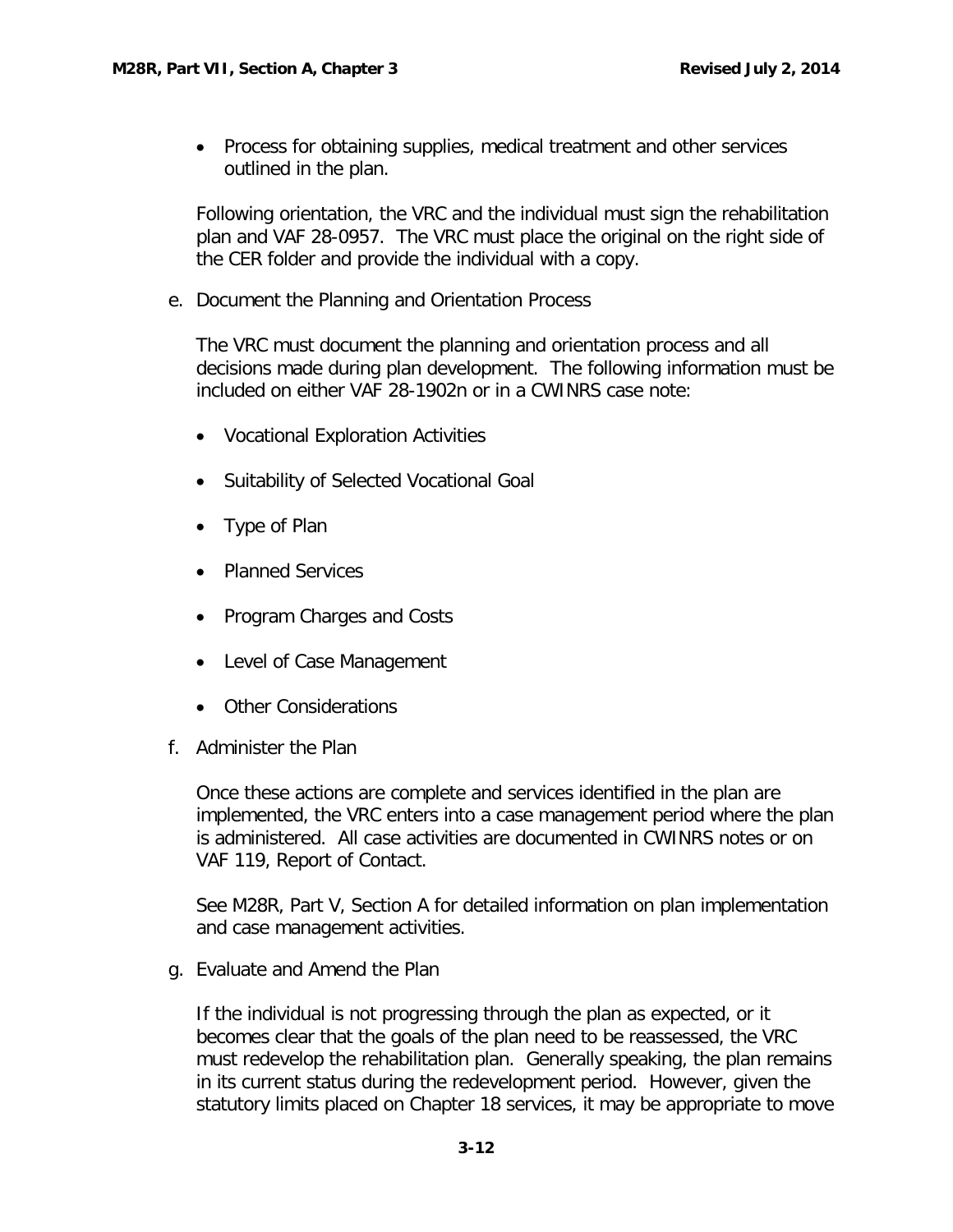the plan to Interrupted status if it is not clear how long the individual will not actively be participating in a plan of service. This will ensure that the statutory limits are not exceeded.

<span id="page-13-0"></span>h. Develop IEAP

If the individual has achieved the objectives of the IWRP and is considered to be job ready, then the VRC may develop the IEAP and change the case status to job ready. It is important to note that services must be provided in Rehabilitation To the point of Employability (RTE) status before movement into job ready status and the development of an IEAP. The VRC must ensure that all the objectives of the IEAP specifically address identified needs to obtain and maintain suitable employment. After a joint review of the plan, the VRC and individual must sign the plan. The VRC must provide a copy of the signed plan to the individual, and file the original on the right side of the CER folder.

It is important to note that all IEAPs must be preceded by an IWRP or combined IWRP/IEAP. The only time the VRC can develop an IEAP without first providing services in an IWRP is when the individual is a prior vocational rehabilitation program participant who qualifies for a program of solely employment assistance, as outlined in 38 U.S.C. 3117.

Note: Participants of Chapter 18 services are prohibited from receiving Employment Adjustment Allowance (EAA).

<span id="page-13-1"></span>i. Payments

Per 38 CFR 21.8260, payments for Chapter 18 services are processed in a manner comparable to Chapter 31. See M28R, Part V, Section B for procedural guidance on financial accountability and payment processing.

<span id="page-13-2"></span>3.06 Outcomes of Chapter 18 Rehabilitation Plans

<span id="page-13-3"></span>There are two possible outcomes for Chapter 18 services:

- a. Rehabilitated
	- 1. Rules for Rehabilitation

The intent of Chapter 18 is to enable individuals, to the maximum extent possible, to become employable and to obtain and maintain suitable employment. Per 38 CFR 21.283, the VRC may move the case to Rehabilitated status when the individual has: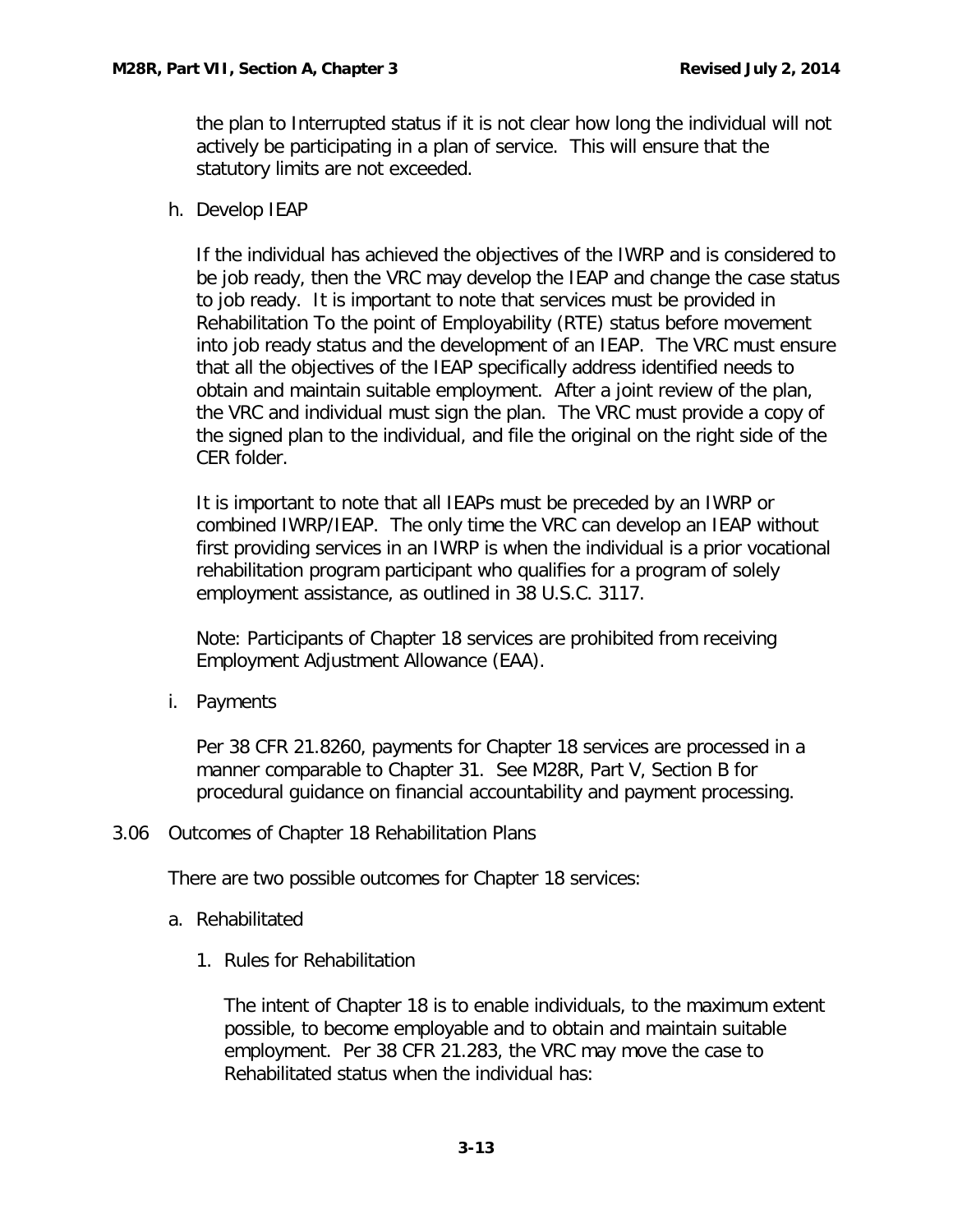- Successfully completed the rehabilitation goals, and
- Maintained suitable employment for at least 60 days.

See M28R.V.A.7 for detailed information on how to complete the rehabilitation process.

2. Data Collection

Since there is no BDN record for Chapter 18 cases, rehabilitation determinations are not automatically recorded in the Intranet Reports that capture rehabilitation determinations for Chapter 31 cases. Therefore, the VREO, or his/her designee, must access this information from CWINRS by completing the following steps:

- Go to Case Management module.
- Go to the Folder Selection screen.
- Choose Chapter 18 (as the benefit type).
- Choose Rehabilitated (Case Status).
- Switch the archived section to "Archived Cases".
- Input the date range.
- Click Apply.

VR&E Service will request this information on a quarterly basis via email.

<span id="page-14-0"></span>b. Discontinued

If the individual decides not to pursue services or does not respond to attempts by the VRC to participate in the rehabilitation plan, discontinuation of the case may be necessary. The VRC may terminate services provided by VR&E under Chapter 18 under the following circumstances:

- If eligibility or entitlement to services was established through fraud, the VRC will terminate training services by VR&E as of the date VA first began to pay benefits.
- If eligibility or entitlement was awarded through administrative error, the VRC will terminate training services by VR&E the first calendar day of the next full month which occurs 60 days after notification of proposed termination (for example, error is discovered and proposed termination